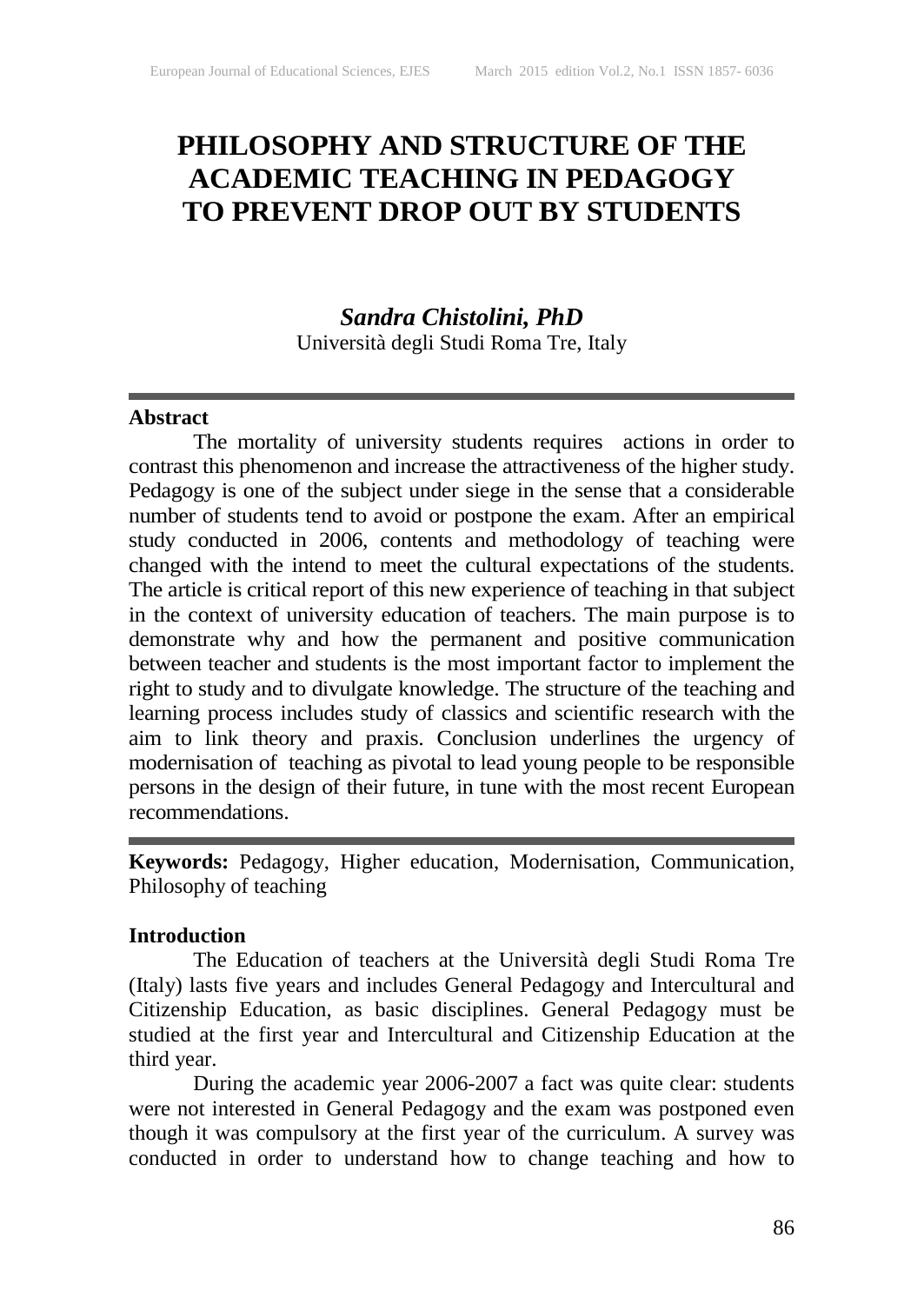encounter the expectations of the students. It was also necessary to prevent the same critical situation for the third year.

A new structure of teaching of General Pedagogy has progressively been introduced with this characteristics: a) explanation of the aims of the entire process of study; b) interactive methodology; c) permanent use of the teacher's website; d) frequent appreciations of the results achieved by the students; d) renovation of the content of the curriculum; e) immediate feedback for each section of the programme; f) international exchange; e) balance between pedagogic theory and educational practices; g) development of the curriculum with imagination and creativity. Teaching became more organic and it combined humanistic studies with the active participation of students, tutors and colleagues. The whole philosophy was to consider the student a life member of the process and to encourage motivated interaction. It was important to discuss step by step of the curriculum and to be flexible and change again in case of the insurgent obsolescence of contents and tools. Students could evaluate teaching vision and perspective of learning and they were not just a passive target of the curriculum.

At the present, communication is constant and updated on the website, where there are teaching and workshops programmes in Italian and English, the teaching methodology is presented, and where also appear power point publications of lessons and international meetings with colleagues, who are invited to participate in academic lessons and interact with the students. Daily information for the semester remains available and it is then replaced by new information. The website is continuously update, keeping with current needs, hereby attempting to reach, above all, those students who cannot attend classes and would be isolated without that tool off communication. Also published in the personal site of the teacher are the results of written tests. Each academic year 300 students of General Pedagogy and 300 students of Intercultural and Citizenship Education follow the whole system of teaching and learning. To avoid dispersion an identifying number is assigned to each student, this allows to publish the data relative to the individual performance and to communicate in the respect of the legal rule about privacy. Students feel that teacher is caring for each of them, as person, and the result of that caring environment is their success with the increasing interest for the discipline.

#### **Sharing knowledge with classics and research**

The theory regarding the study of the classics of Pedagogy concerns the implementation of theoretical principles along the lines of national, European and international approaches towards education. Each student is required to study a classic which must be borrowed from the library and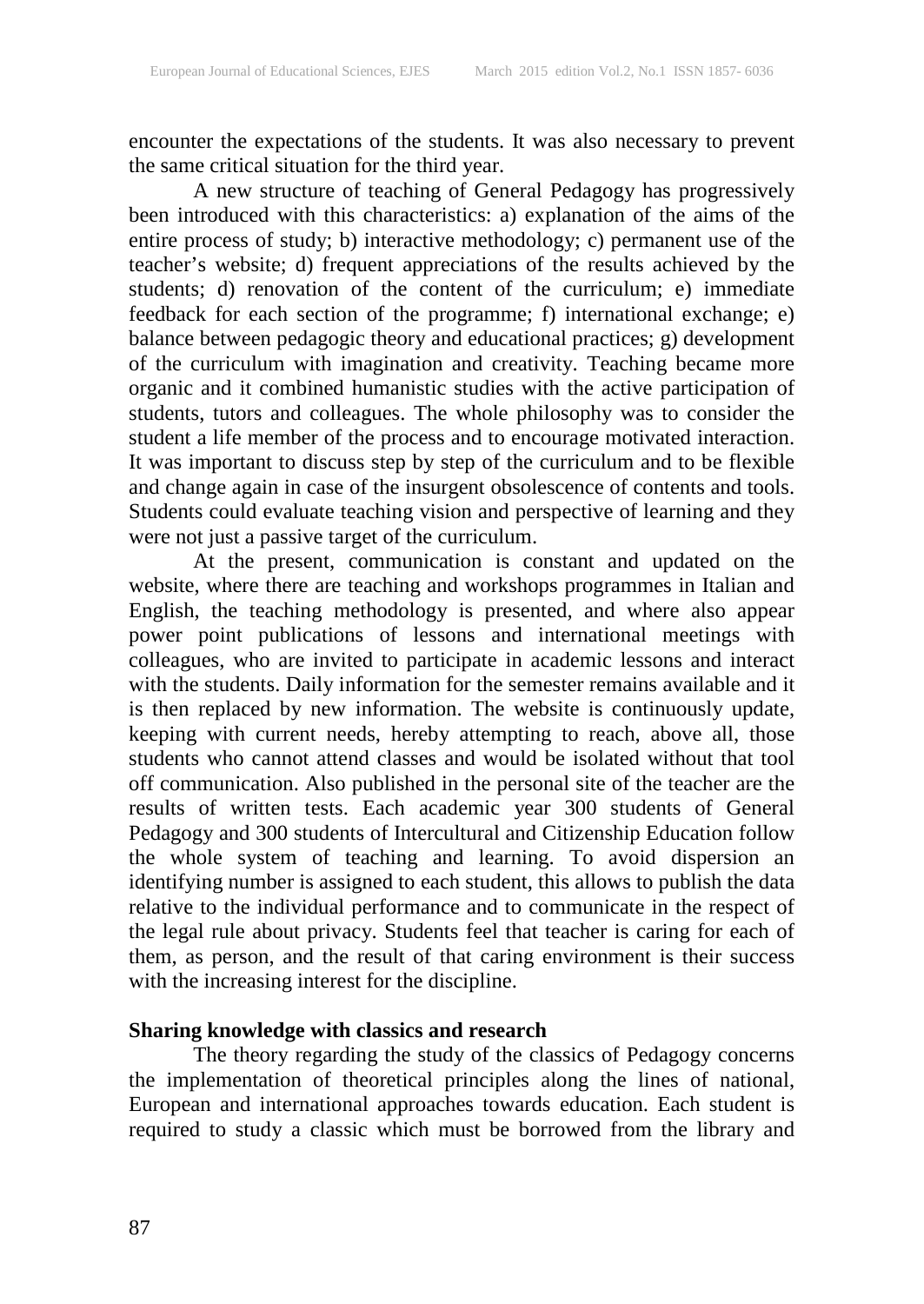must to become familiar with the library system, moreover learns how to use this cultural resource in autonomy.

Three hundred students study authors of literature on teaching and make a power point presentation of it to the entire class. Teaching programmes are organised to permit the shared enrichment of theoretical validation through qualitative and quantitative research carried out within international teams. Participating in the research are university colleagues, students and active primary and secondary school teachers. At the conclusion of each research, the results are presented in a conference. The European dimension of teaching is constant as regards the Erasmus mobility, the European network of CiCe Children's Identity and Citizenship in Europe, and CiCea Children's Identity and Citizenship European Association. An example of this teaching + workshop + research + international exchange is the seminar programme carried out with Seton Hall University (USA). A university cooperation agreement was signed and the following activities were combined:

- teaching and workshop concerning pedagogy, interculture and citizenship;

- Daphne III, European research on children exposed to violence against their mother;

- training courses with teachers and students who participated in the Daphne III research PhD;

- Master's in Education.

Participating in the seminar were: Italian and U.S. university students; public school teachers and principals; PhD and Master's students.

The methodology created in this teaching experience is defined as *M.I.T.E Multiple Interaction Team Learning* a composite development of knowledge.

## **Concrete examples of what teacher has accomplished and learned**

Through ongoing and joint scientific research, teacher has learned to define problems and search for agreement with the students about the best methods for meeting their learning needs and expectations of human, social, cultural and professional growth.

Each year steadily increased the number of students who passed exam and followed workshops in General Pedagogy, as can be seen in figures from 1 to 3.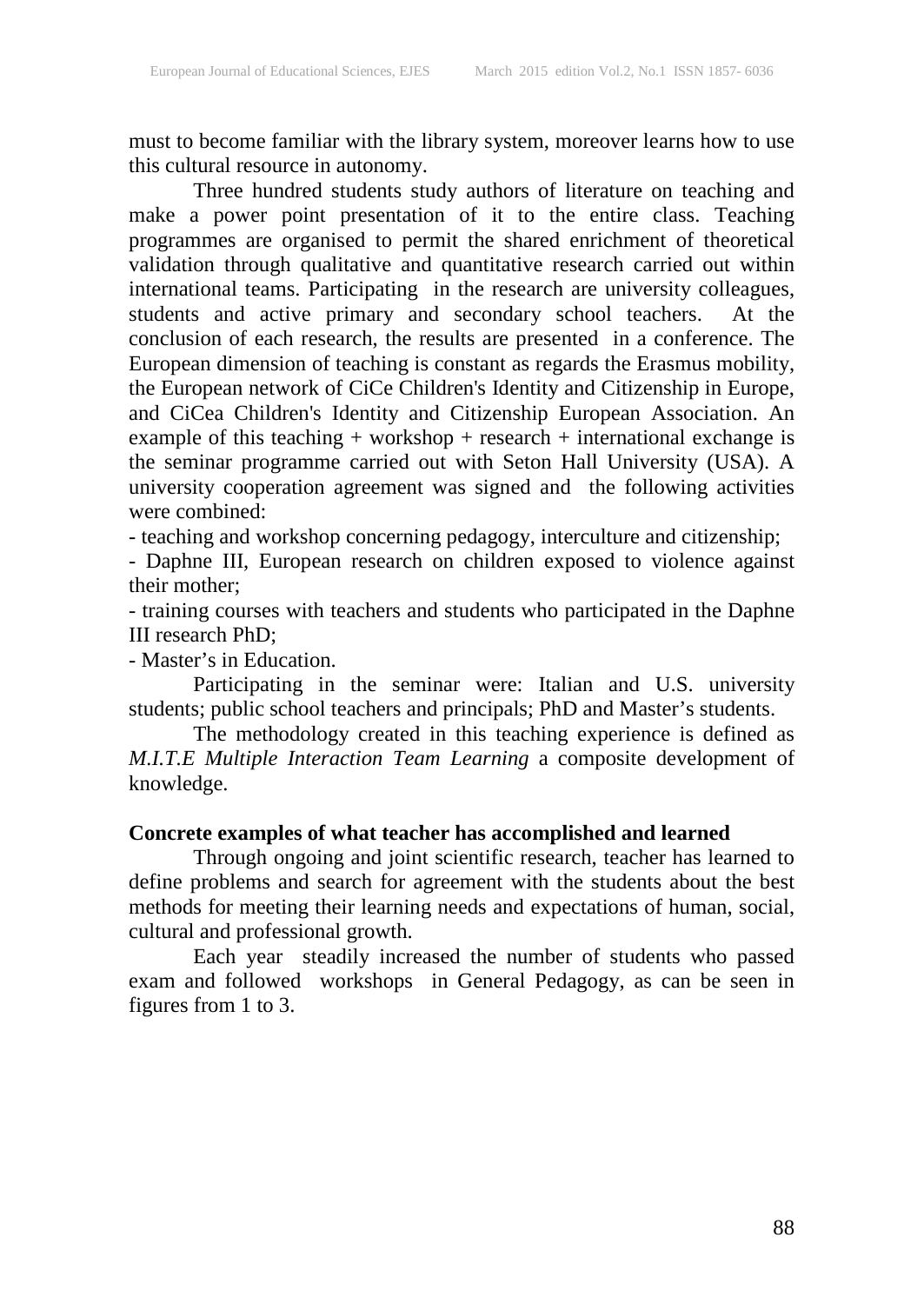



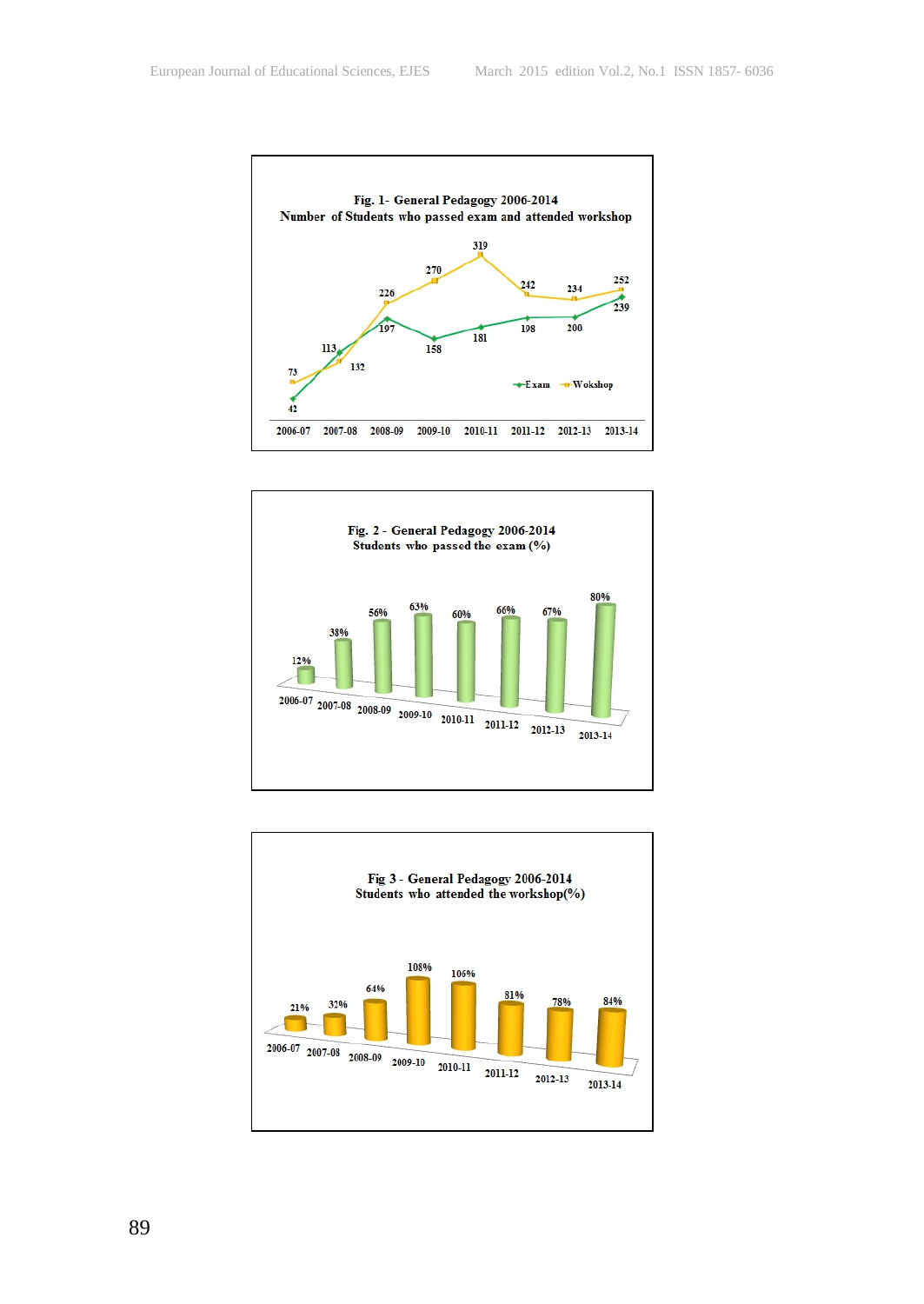Concrete examples of what has been accomplished are also the creation of the *Fondo Birmingham*, foundation for intercultural education, and the *Fondo Pizzigoni* for the study of children's production according to experimental Renewed School of Giuseppina Pizzigoni, pedagogist contemporary of Maria Montessori. The material gathered is digitalised,

catalogued and on-line. It has been learned how to systematise research and set up a concept of museum. Original video on educational ethnomethodology were realized with colleagues from Germany and France.

The school-university links created between Italy and Europe are still available in the multimedia section of the website.

#### **Approaches to teaching and philosophy of teaching**

The philosophy of teaching is humanistic, personalistic, active and interactive. The roots of theoretical teaching refer to Authors such as Erasmus of Rotterdam, Giambattista Vico, Johann Heinrich Pestalozzi and Emmanuel Mounier; as regards methodology, it follows the path of modern historicism (Benedetto Croce, Giuseppe Lombardo Radice and Wilhelm Dilthey), active school (Maria Montessori and Giuseppina Pizzigoni) and symbolic interactionism (John Dewey, Jerome S. Bruner, Herbert Blumer and Norman K. Denzin). From the past to the present time the red line is drawn by the freedom of learning in a meaningful context of teaching governed by interest and by curiosity for knowing. The discovery of the freedom of knowing leads to mastery of oneself. In this active process are essential interpersonal relationship and attention to situations of real life.

The main purpose of teaching is to *render the university an environment of knowledge, research and innovation.* Task of each student is also to write an own Manual of General Pedagogy (MGP), which relates his/her enrichment through study, research, workshop and knowledge. The students describe their personal courses of study, interaction with the teachers and fellow students and with the learning environments. They outline the knowledge achieved and that will be useful from an educational point of view as persons and teachers. The MGP is unique and remains the property of the student. It is presented in class prior to the oral exam and forms part of the final evaluation.

In 2013-2014 the classroom presentation in front of the class started with the Humanism of Erasmus of Rotterdam. We noted how the reasons for peace education are related with the intercultural issue. Value training, such as mutual respect, is a democratic reply to everyone's human needs and, more specifically, a reply to situations in which possible conflicts are detected as a result of the difference between the wish for active participation and the real possibilities of becoming part of a community, the integration into which sometimes requires a long time for acceptance. The meeting of different cultures is created through the communication of values that find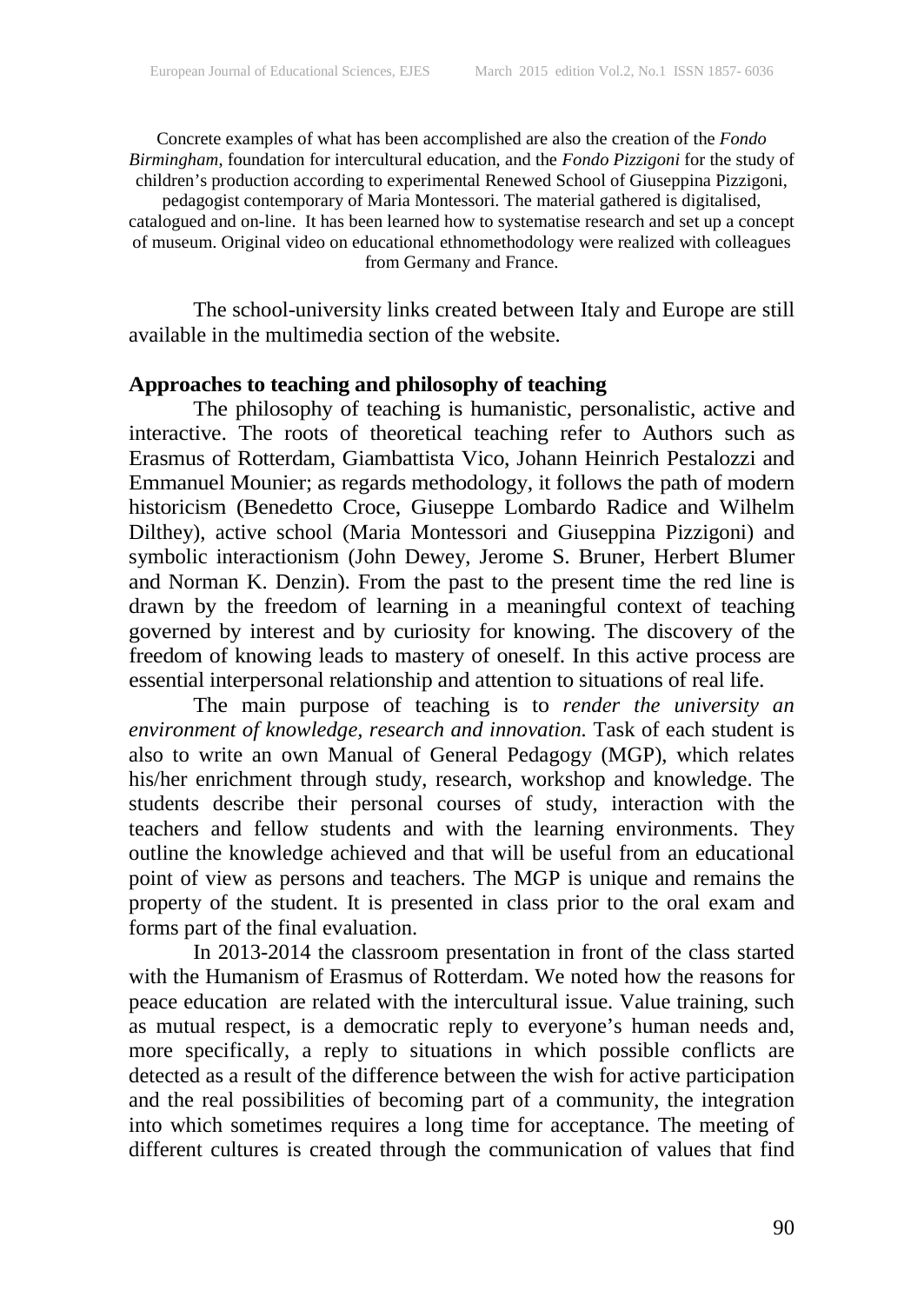the right ambience for manifesting themselves in school; children are introduced to knowledge about the personal and group histories through which behaviours of mutual respect, attention to others and education to human solidarity are fostered. Teachers who have experiences of interculture and international education within their university training and combine this experience with the methodological innovation offered by the course teacher show a higher degree of satisfaction in their studies, participate with enthusiasm and steer their learning towards preparation for the teaching role at school. The appreciation of studying increases when students participate in methodological decisions, know the course route and are successful in the test evaluations.

In order to know at what point intercultural education in Italian primary schools stands today, a short survey has been taken jointly with university students attending the degree course in Primary Education Sciences. Some students are following both the first-year course on general Pedagogy and the third-year course on Intercultural Pedagogy and citizenship. The course on general Pedagogy is dedicated to the subject of peace education, with an exam on educational theory and actions for prevention and resolving conflicts at school. The course on intercultural education and citizenship has been dedicated to defining interculture in relation to matters of human rights, the migratory phenomenon, prejudice and re-conceptualisation of the meaning of interculture from the postsecond-war period to date, with specific reference to placing interculture in the discipline of international comparative studies.

## **Objectives to improve the professional competence**

The survey had ten objectives combining professional culture and preparation to work in schools as teachers.

*Using research elements to achieve excellence in teaching*

- In the first place, topics were presented in the classroom, hereby encouraging the opening up of dialogue with the world outside the university, specifically national situations, with respect to which intercultural questions must necessarily be faced. For example, the landing of children at Lampedusa and their placement in the island schools has had to be confronted. This objective forms part of the theory that examines the school-world relationship, according to the *experimental method of education of Pizzigoni's Renewed School. Combining theory and practice, relevance and scholarly excellence*
- In the second place, an endeavour was made to present the topics in the classroom, encouraging the opening up of dialogue with the world outside the university, specifically international situations. Colleagues from other institutions of higher learning and universities in Cyprus and Portugal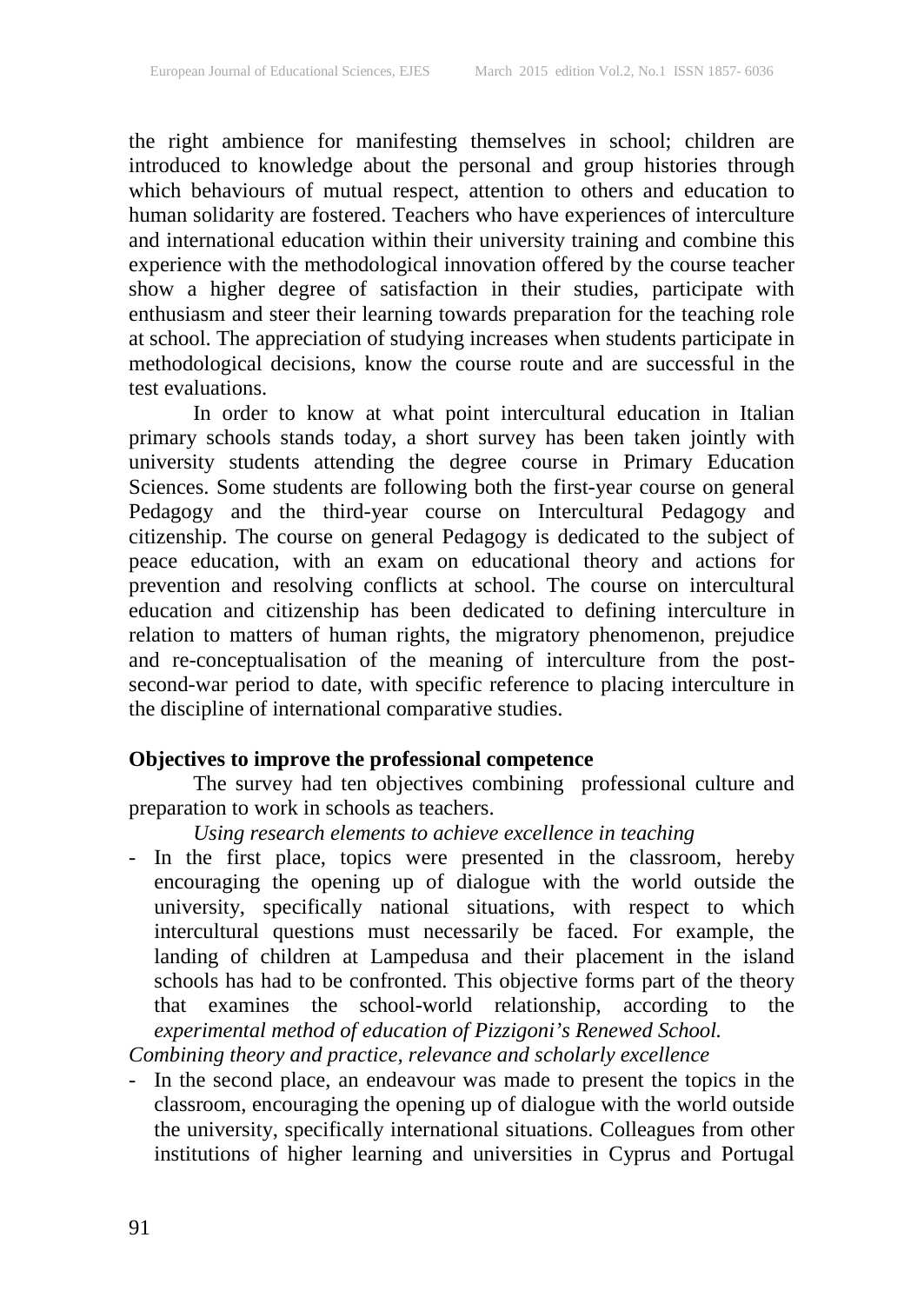were invited to present concepts and practices of interculture in their countries. This objective forms part of the theory that examines the preparation of courses of *international pedagogy at university*.

- In the third place, the possibility was offered to integrate theoretical studies with field experience, by submitting a short, open-response questionnaire to those teachers willing to collaborate. This objective forms part of the theory that examines the relationship of *theory and practices in teaching and learning processes.*
- In the fourth place, it is deemed important to have students come into direct contact with the intercultural experienced at school and related by the teachers, hereby supporting the exchange between school and university, and between active teachers and teachers in training. This objective forms part of the theory that examines the *professional and intergenerational communication* among teachers.

# *Applying innovative teaching methods*

- In the fifth place, positive interaction was developed within the group both inside and outside the classroom hereby applying the M.I.T.E. method - Multiple Interaction Team Education. This objective forms part of the theory that examines *symbolic interactionism* as a time of learning significant, cultural symbols.
- In the sixth place, the students were given the chance to directly experience the qualitative research methodology, in both an initial and exploratory stage of application. This objective forms part of the theory that examines the one that Dewey calls inquiry-based learning and *learning by doing.*

# *Applying problem-based/problem-oriented*

- In the seventh place, debate in the classroom was encouraged before, during and after the interviews with the teachers. The replies were compared to what could be deduced from a relevant, widespread part of the literature on intercultural education in Italy during the period of 1992- 2013. This objective forms part of the comparative theory of *problem approach*.

### *Achievements in encouragement of critical thinking*

- In the eighth place, the plan was to steer the study and research towards the intersection of peace and intercultural topics and organise the contents of the teachers' responses; understood from the first surveys was how they were combining educational actions in the commitment of schools to encourage education based on building up a society in which people can live together well. This objective forms part of the theory of training to *critical thinking.*

*Sustained commitment to teaching excellence, rather than one-off*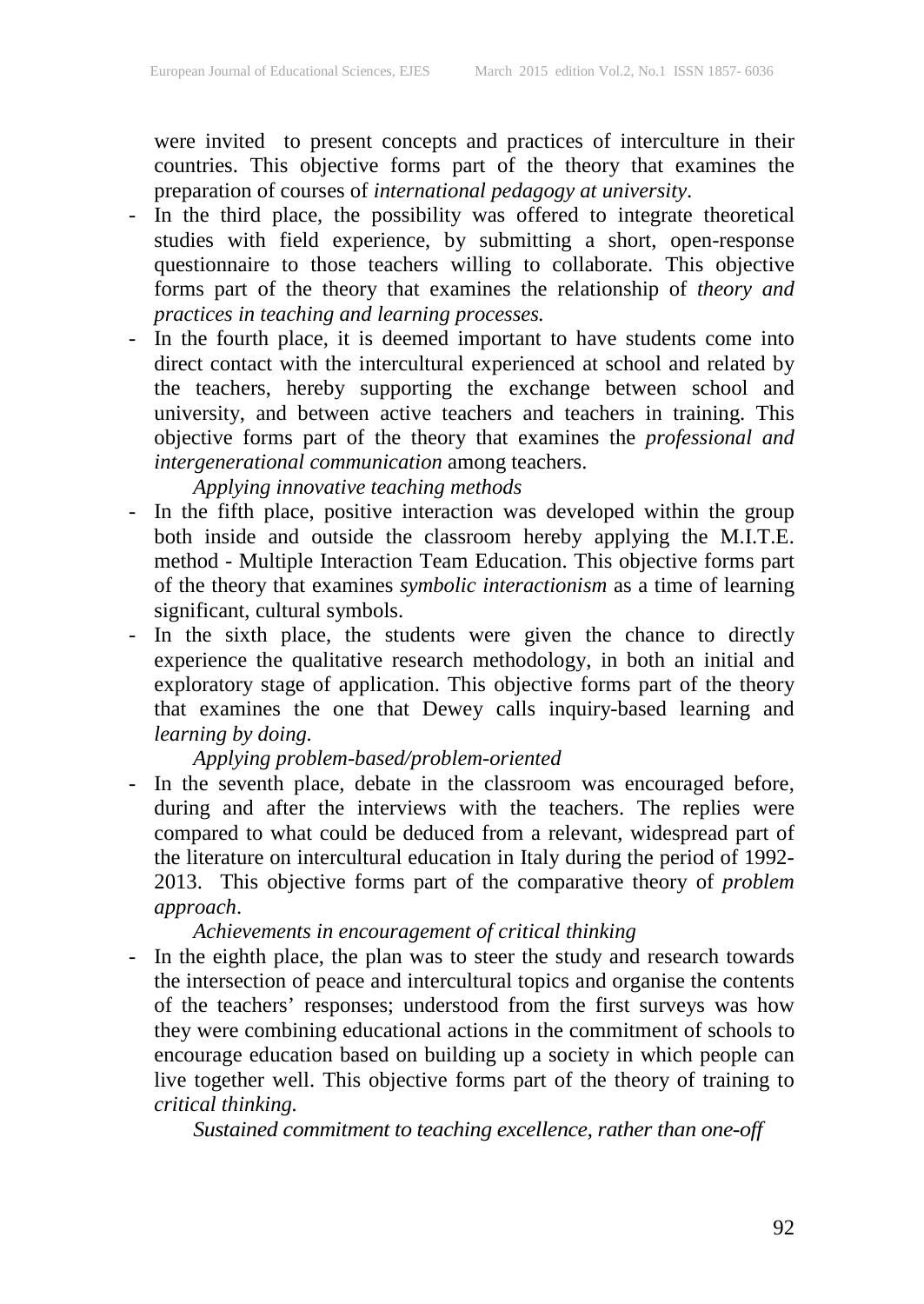- The ninth objective was to organise the entire itinerary within a *logical thought structure,* by articulating pedagogical theory and methodology of research.
- The tenth objective was to produce a written text, both autonomous and personal, where the matter studied and the results of the survey were stated. This objective forms part of the theory of the *development of personal creativity.*

## **Future goals for teaching in higher education**

The next goals I wish to reach concern the quality of teaching and learning. A systematic agenda for achieving these goals is as follows:

- Modernise higher educational teaching in agreement with European recommendations (Vassiliou, 2013)
- Combine the knowledge of theoretical and practical pedagogy with online platforms in Italian and in English
- Form mind-sets favourable to teaching and humanistic studies through research and action
- Reduce drop outs and school-leaving through forms of attraction to studying and support the physically challenged by monitoring their needs and expectations
- Offer opportunities of communication and cooperation between schools and universities
- Promote international meetings
- Presentation of the results of the work methodology in international conference.

#### **Conclusion**

The modern challenge to academic teaching is to contrast drop out by students. Due to demotivation and lack of cultural interest a reasonable number of students cannot follow the pace of the study. As result of this fact some disciplines tend to be left behind especially discipline with moral and ethical aims such as Pedagogy. Having experimented the situation at the University of Rome Three, Italy, the change of teaching was the best way to motivate students to complete their curriculum in due time. During the academic years which run from 2006 to 2014 a good balance of study of classics, clear methodology of work, interactive relationship between teacher and students, low interference of external factors, concentration of interest, live understanding of education, precise schedule of work allowed students to reach the goal of the exams and to increase the attractiveness for the discipline. The success of the students in their academic performance is one of the most consistent with the recommendations of European efforts to